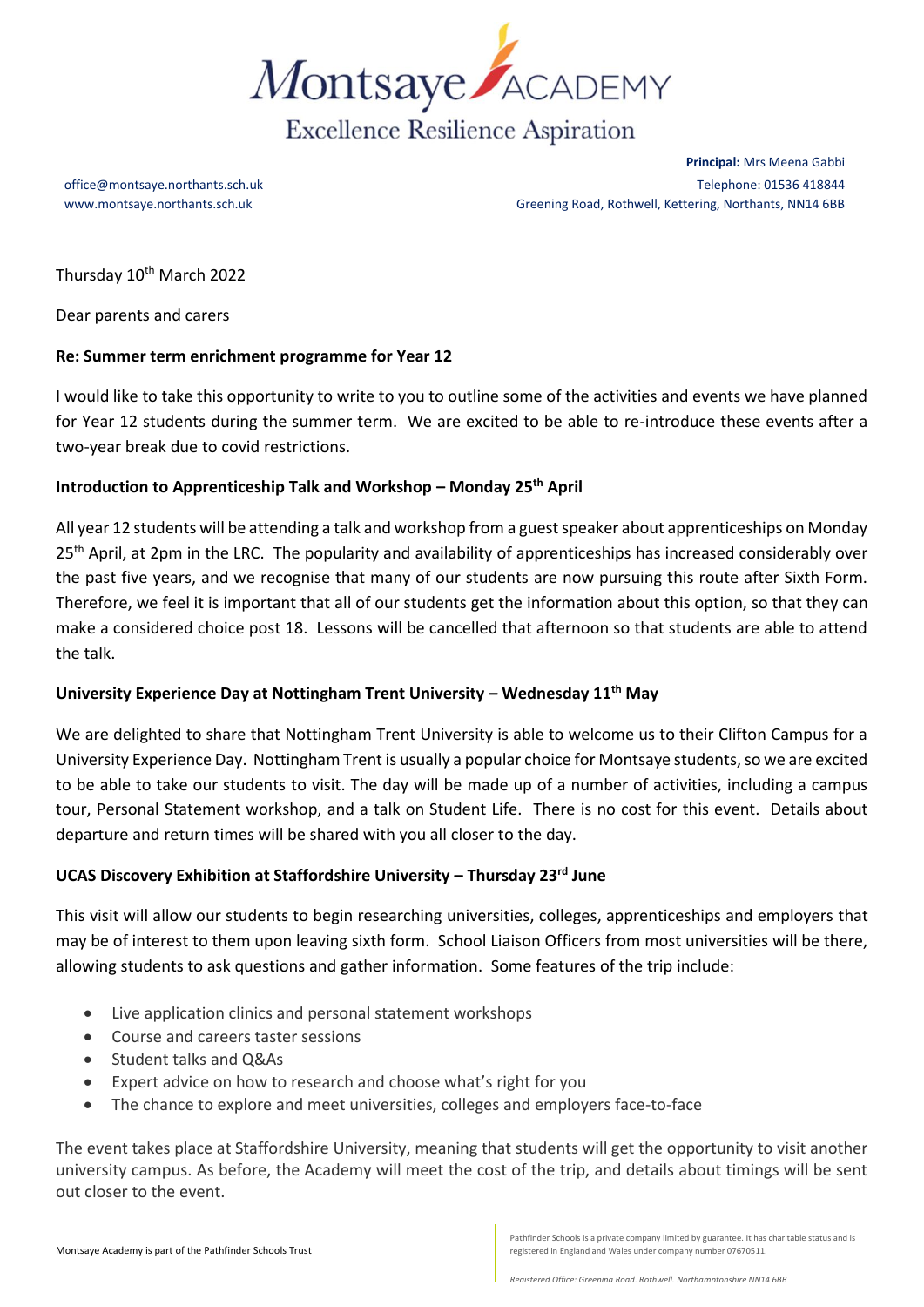

If you consent to your child attending the two university trips, please can you complete the consent form attached and return it to Mrs McNish at the Academy.

Alongside these three experiences, we will be supporting students with their next steps through our PSHE programme, and via form tutor support and mentoring. This will include starting the UCAS application process for those students who want to go to university.

All students have access to a Careers Adviser at school. If your child would like an appointment, please ask them to contact Mrs McNish and she will be able to arrange this. Further support on future plans can also be sought from Mrs McNish and myself, so please encourage your child to talk to us if they have any questions.

Finally, I would like to confirm the dates of the Year 12 Summer Mock Exams. These will take place from Monday 27<sup>th</sup> June until Friday 8<sup>th</sup> July 2022.

If you have any questions about anything in this letter, please do not hesitate to contact Mrs McNish or myself at the Academy. I am really looking forward to supporting your child as they take the next steps on their journey.

Yours faithfully

Whover

Kerrie Jones

Head of Sixth Form